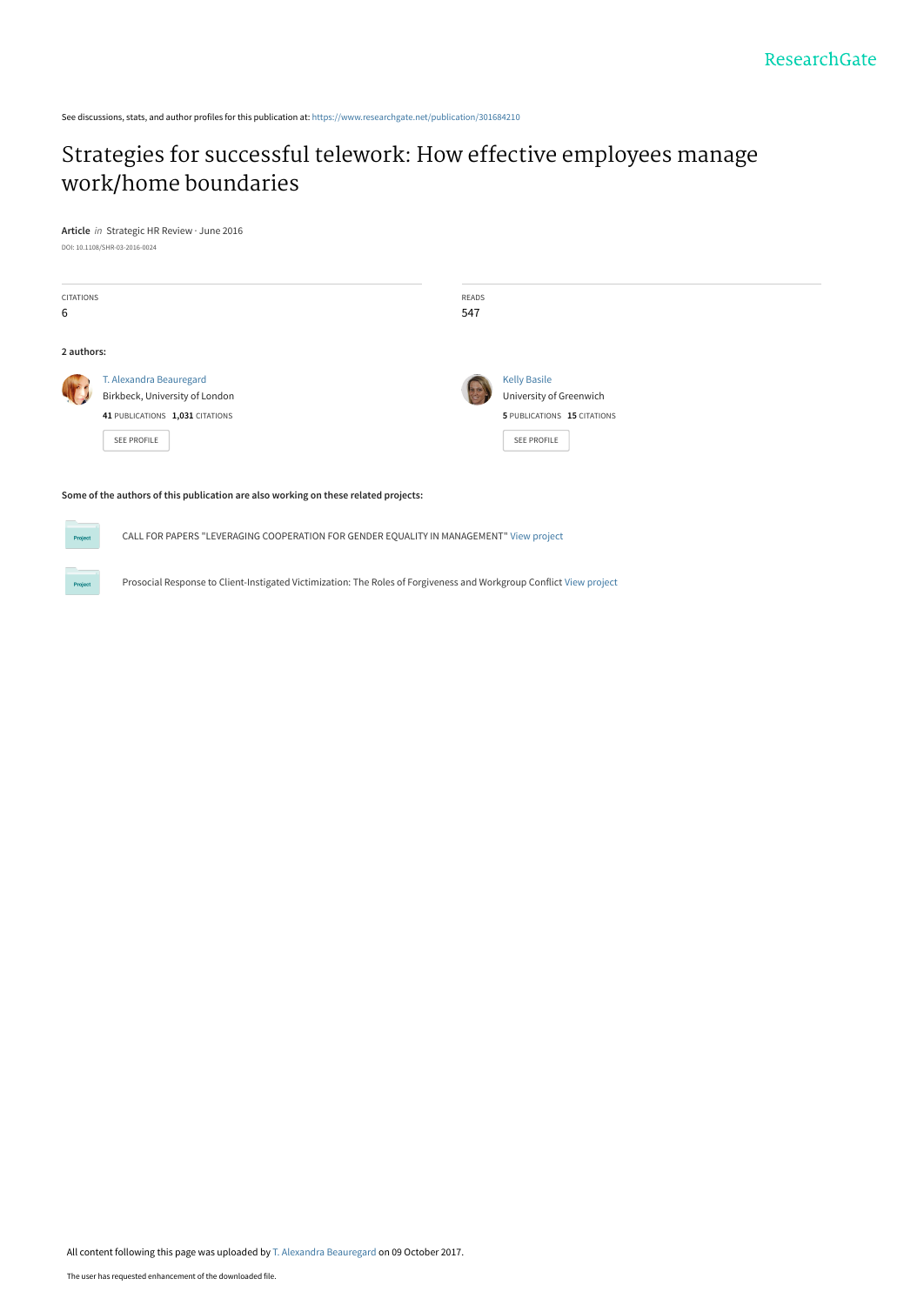

# **Strategic HR Review**

Strategies for successful telework: how effective employees manage work/home boundaries Kelly A. Basile T. Alexandra Beauregard

## **Article information:**

To cite this document: Kelly A. Basile T. Alexandra Beauregard , (2016),"Strategies for successful telework: how effective employees manage work/ home boundaries", Strategic HR Review, Vol. 15 Iss 3 pp. 106 - 111 Permanent link to this document: <http://dx.doi.org/10.1108/SHR-03-2016-0024>

Downloaded on: 14 June 2016, At: 04:22 (PT) References: this document contains references to 5 other documents. To copy this document: permissions@emeraldinsight.com The fulltext of this document has been downloaded 20 times since 2016\*

## **Users who downloaded this article also downloaded:**

(2016),"Prepare your talent for tomorrow", Strategic HR Review, Vol. 15 Iss 3 pp. 112-117 http://dx.doi.org/10.1108/ SHR-01-2016-0001

(2016),"HR 3.0: Are we there yet?", Strategic HR Review, Vol. 15 Iss 3 pp. 105-105 http://dx.doi.org/10.1108/ SHR-04-2016-0032

(2016),"HR's role as change transformation agent", Strategic HR Review, Vol. 15 Iss 3 pp. 140-141 http://dx.doi.org/10.1108/ SHR-03-2016-0028



Access to this document was granted through an Emerald subscription provided by Token:JournalAuthor:414CEED4-96E4-4AE4-9088-898977846439:

## **For Authors**

If you would like to write for this, or any other Emerald publication, then please use our Emerald for Authors service information about how to choose which publication to write for and submission guidelines are available for all. Please visit www.emeraldinsight.com/authors for more information.

## **About Emerald www.emeraldinsight.com**

Emerald is a global publisher linking research and practice to the benefit of society. The company manages a portfolio of more than 290 journals and over 2,350 books and book series volumes, as well as providing an extensive range of online products and additional customer resources and services.

Emerald is both COUNTER 4 and TRANSFER compliant. The organization is a partner of the Committee on Publication Ethics (COPE) and also works with Portico and the LOCKSS initiative for digital archive preservation.

\*Related content and download information correct at time of download.

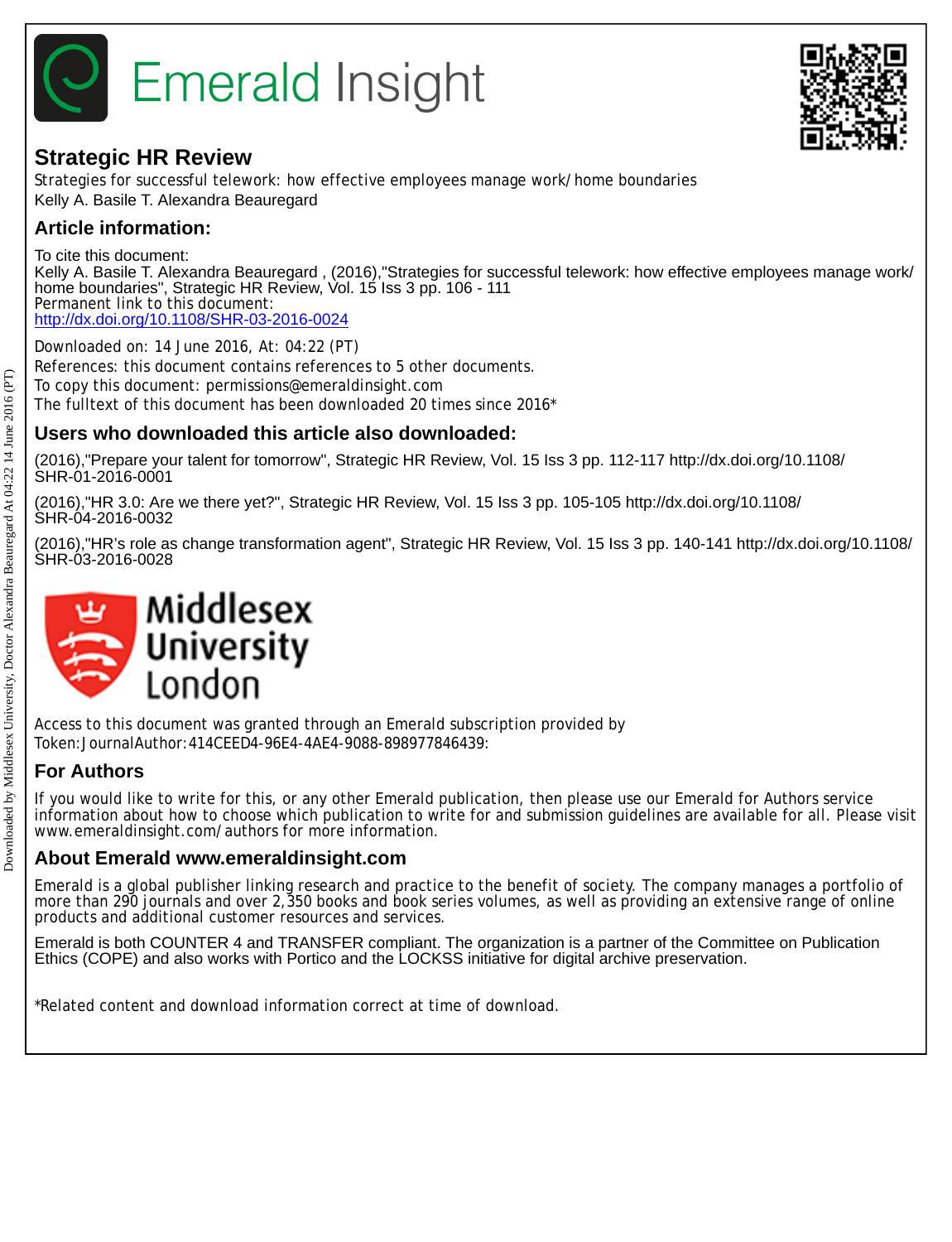# Strategies for successful telework: how effective employees manage work/home boundaries

Kelly A. Basile and T. Alexandra Beauregard

Kelly A. Basile is Research Associate at the Department of Management, London School of Economics and Political Science, London, UK.

T. Alexandra Beauregard is Associate Professor in Human Resource Management at the Department of Leadership, Work and Organisations, Middlesex University Business School, London, UK.

#### **Abstract**

**Purpose** – *This paper aims to identify strategies used by successful teleworkers to create and maintain boundaries between work and home, and to determine how these strategies relate to employee preferences for segmentation or integration of work and home.*

**Design/methodology/approach** – *Forty in-depth, face-to-face interviews were conducted with employees working from home either occasionally (occasional teleworkers), between 20 and 50 per cent of the workweek (partial teleworkers), or the majority of the time (full teleworkers).*

**Findings** – *Teleworkers use physical, temporal, behavioral and communicative strategies to recreate boundaries similar to those found in office environments. Although teleworkers can generally develop strategies that align boundaries to their preferences for segmentation or integration, employees with greater job autonomy and control are better able to do so.*

**Research limitations/implications** – *A limitation of this research is its potential lack of generalizability to teleworkers in organizations with "always-on" cultures, who may experience greater pressure to allow work to permeate the home boundary.*

**Practical implications** – *These findings can encourage organizations to proactively assess employee preferences for boundary permeability before entering a teleworking arrangement. The boundary management tactics identified can be used to provide teleworkers struggling to establish comfortable boundaries with tangible ideas to regulate interactions between home and work.*

**Originality/value** – *This research makes a significant contribution to practitioner literature by applying a boundary management framework to the practice of teleworking, which is being adopted by organizations with increasing frequency.*

**Keywords** *Work-life balance, Telework, Boundary management, Homeworking, Telecommuting* **Paper type** *Research paper*

#### Telework as HR strategy

Despite high-publicity efforts from Yahoo!, HP and Best Buy to reduce the incidence of their employees working from home, telework is increasingly offered by employers. By enabling individuals to reduce commuting time and fit non-work demands more easily around their work activities, telework helps to attract and retain high-quality talent, contributing to a diverse workforce that includes caregivers, older employees and workers with disabilities [\(Beauregard](#page-6-0) *et al.*, 2013). By permitting employees to spend time away from the office to focus uninterrupted on tasks requiring higher levels of concentration, organizations can increase both the quality and quantity of their outputs. By reducing the requirement for dedicated office space and eliminating geographical restrictions on employee location, telework allows organizations to cut costs and build capability for flexibility and agility. Human resources (HR) has an important role to play in ensuring that the telework experience is positive for employees and organizations, and a key element involves preparing staff to work effectively in their home environment.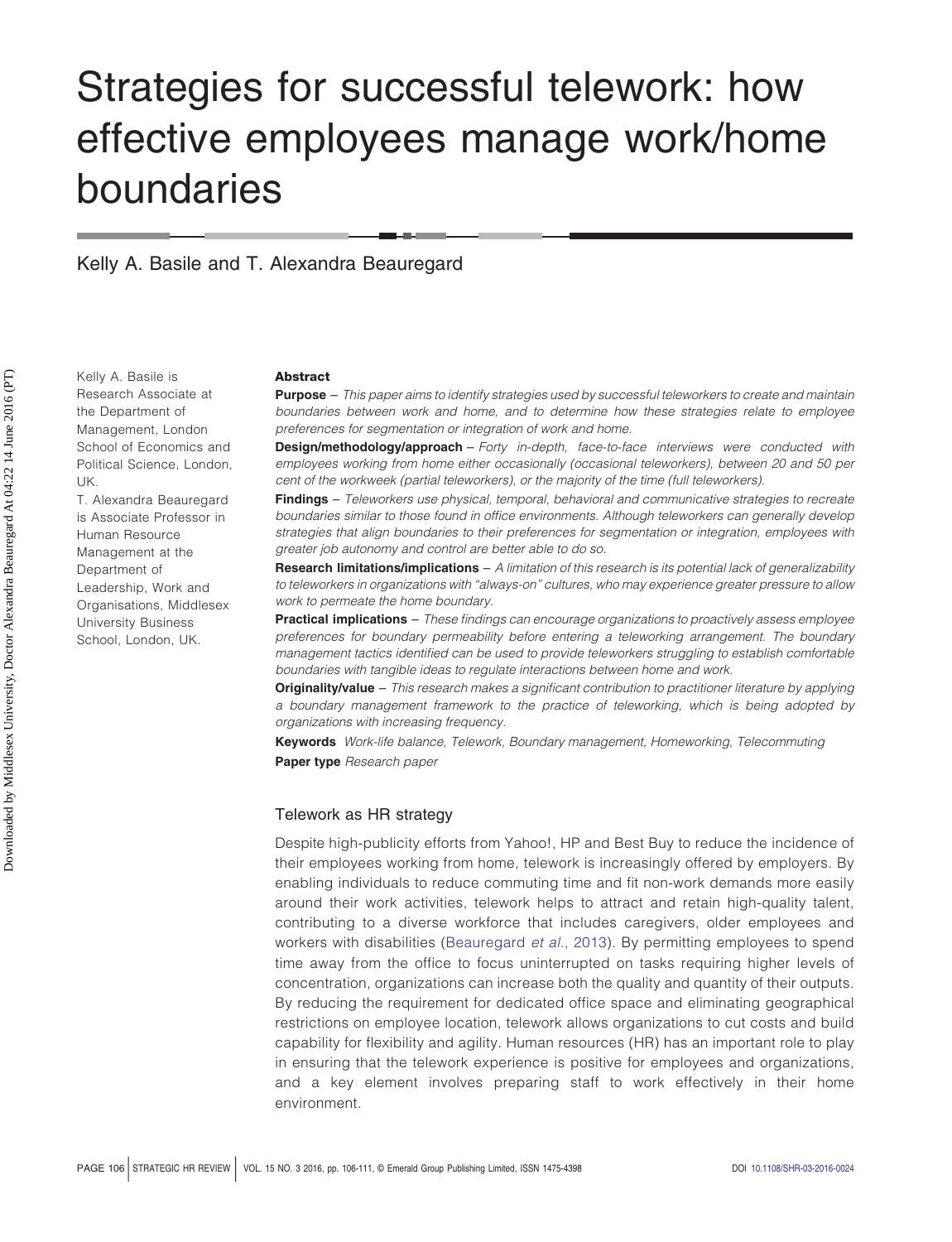**''By permitting employees to spend time away from the office to focus uninterrupted on tasks requiring higher levels of concentration, organizations can increase both the quality and quantity of their outputs.''**

#### Boundaries between work and home

When work and home activities take place in the same physical space, physical, temporal and psychological boundaries between work and home can become blurred. For instance, research has found that teleworkers often work longer hours [\(Harker Martin and](#page-6-1) [MacDonnell, 2012\)](#page-6-1). This is due in part to the presence of work-related materials in the home that may prompt employees to continue working rather than spend time on personal or family pursuits. Boundaries are mental constructions of the borders between activities, such as work and personal life, and employees vary in the extent to which they prefer to keep these activities separate (segmentation) or have them overlap (integration) [\(Clark,](#page-6-2) [2000\)](#page-6-2). Those preferring segmentation would ideally enact strong boundaries, which are less permeable: activities in one domain are less likely to be interrupted by activities from another. Employees who prefer integration of work and home activities are more likely to favor weaker, more permeable boundaries.

A limited but growing body of research examines strategies that employees use to manage boundaries between work and home. Four categories have been proposed: physical, behavioral, time-based and communicative tactics [\(Kreiner](#page-7-0) *et al.*, 2009). Teleworking presents a unique challenge to boundary management because many of the traditional physical and time-based boundaries associated with office environments are absent. The present research seeks to identify strategies used by successful teleworkers to create and maintain work/home boundaries, and to determine how these strategies relate to teleworkers' preferences for segmentation or integration of work and home activities. The study setting was a large public-sector organization in the UK, whose longstanding telework program yields participants with above-average productivity ratings compared to their office-based counterparts. Forty in-depth, face-to-face interviews were conducted with employees working from home either occasionally (occasional teleworkers), between 20 and 50 per cent of the workweek (partial teleworkers), or the majority of the time (full teleworkers).

#### What types of boundary strategies do successful teleworkers use?

The interviews yielded evidence that teleworkers employ physical, time-based, behavioral and communicative strategies for managing boundaries between work and home.

#### *Physical strategies*

I am one of the lucky ones, I actually have a dedicated office. I've got a door and a lock. So I didn't have to do the mental changing of shoes, it's a case of switching my computer off and closing the door. I know some of my colleagues have a work space in their living room. It is switching off the phone and all those stress factors of having it in plain sight. I don't have that. *(Sarah, full teleworker)*

The most commonly reported method for those working from home for the majority of the workweek was recreating the physical boundary of an office environment by designating areas for work activities. Teleworkers without the ability to create separate space for work activities often struggled. Work-related materials occupied space used by family members on a daily basis and hindered employees' efforts to "switch off" and devote their full attention to non-work commitments outside of work hours: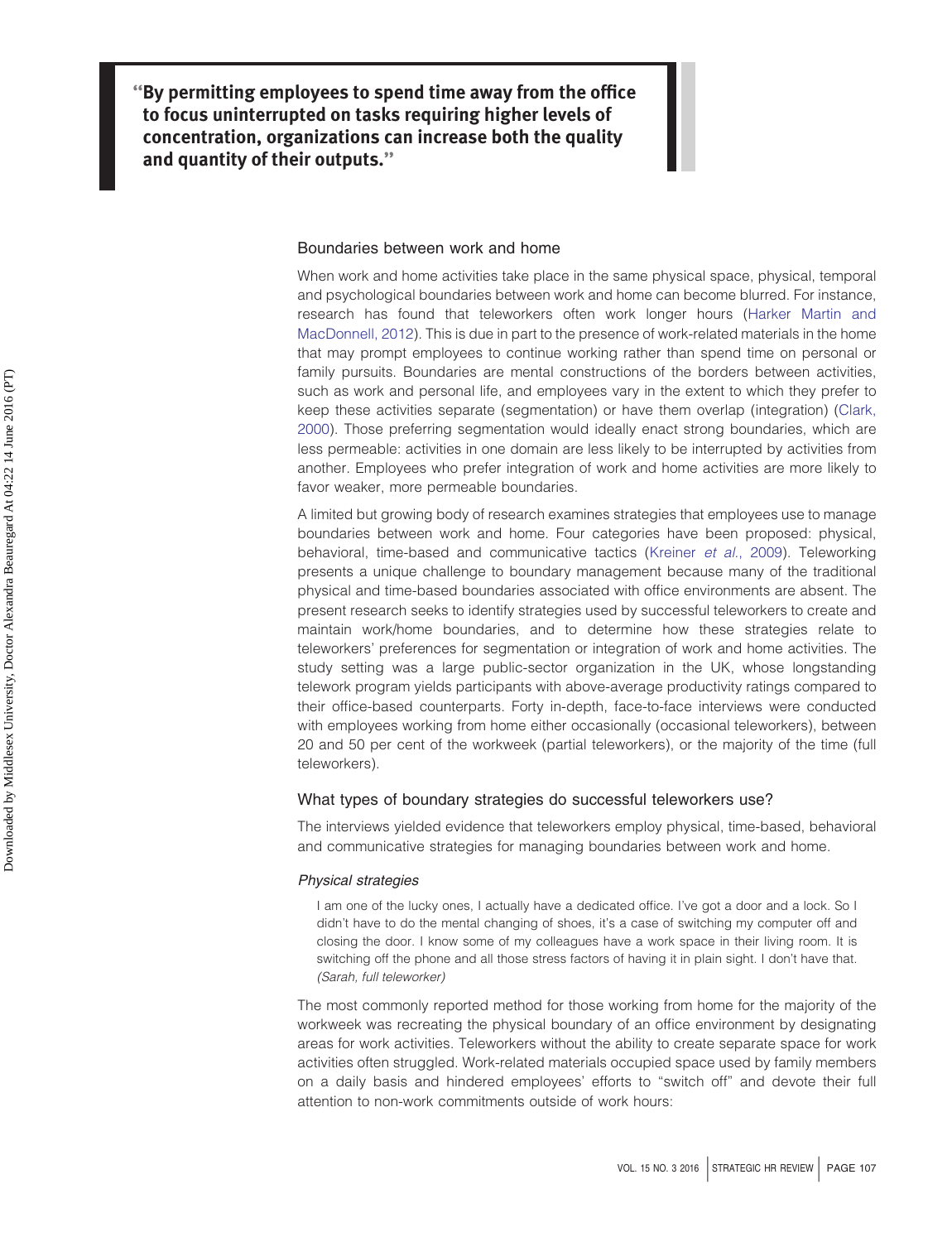So I worked in the dining room for two years. [. . .] I had to convince my new wife-to-be that it was a good idea. So for two years whilst we had dinner, tea, lunch, the computers and my files sat next to us. It was far from ideal especially if the children had time *off. (Henry, full teleworker)*

#### *Time-based strategies*

I have dogs to walk. So there is always at least a natural break around five o'clock where I meet up with friends and we walk the dogs. So that signals that it is the end of the working day for me. It doesn't mean to say that is when I elect to stop working but it does give me that focus of, "this is the end of the day"*. (Kate, partial teleworker)*

Although many of the teleworkers often worked beyond their contracted hours, most still developed tactics to create boundaries between working time and home time. These tactics frequently involved commitments to other people, either imposed – as with teleworkers whose end of the working day was signaled by children returning home after school – or self-initiated, as with employees who arranged to meet others at an appointed time on a daily basis. Being accountable to others appears to produce stronger boundaries than being accountable only to oneself.

#### *Behavioral strategies*

I wouldn't answer the phone after close of business time because the danger with that is then that people think you are available 24/7 and those calls become later and later and later. I actually switch the phone off so that I am not even tempted to hear it. *(Kate, partial teleworker)*

Behavioral strategies were primarily related to the use of information and communications technology (ICT). Often, these mimicked routines that might be found in an office environment: logging off computer systems, shutting down one's laptop, turning off the ringer on work-issued phones. Removing the temptation to check messages or pick up work tasks after hours helped teleworkers demarcate work and non-work periods of time.

#### *Communicative strategies*

I have to have a rule with my children that if they are at home and I am working then they have to knock on the door and then if they come in to the room and they see I am on the telephone they just don't start babbling away. That can be a very hard lesson for them to learn. *(Jack, full teleworker)*

Teleworkers also reinforced boundaries between work/non-work activities by using communicative tactics. Many of these involved setting expectations with spouses and children about issues such as household noise and the use of space designated for work activities. Family members sometimes used communicative tactics themselves to introduce or reinforce boundaries when teleworkers allowed work activities to extend beyond their purview:

I only get around to taking a lunch break because my husband comes up and goes, "eat some food". He literally physically removes me from my seat and sends me on my way down so we have something to eat but that's because I become focused and I have no track of time at all, absolutely no track of time. *(Imogen, full teleworker)*

I suppose the other thing is your personal support network. I happen to be married to someone who gives me a severe telling off if I switch the Blackberry on over the weekend. *(Mohammed, occasional teleworker)* [\(Table I\)](#page-5-0)

### **''Teleworkers without the ability to create separate space for work activities often struggled.''**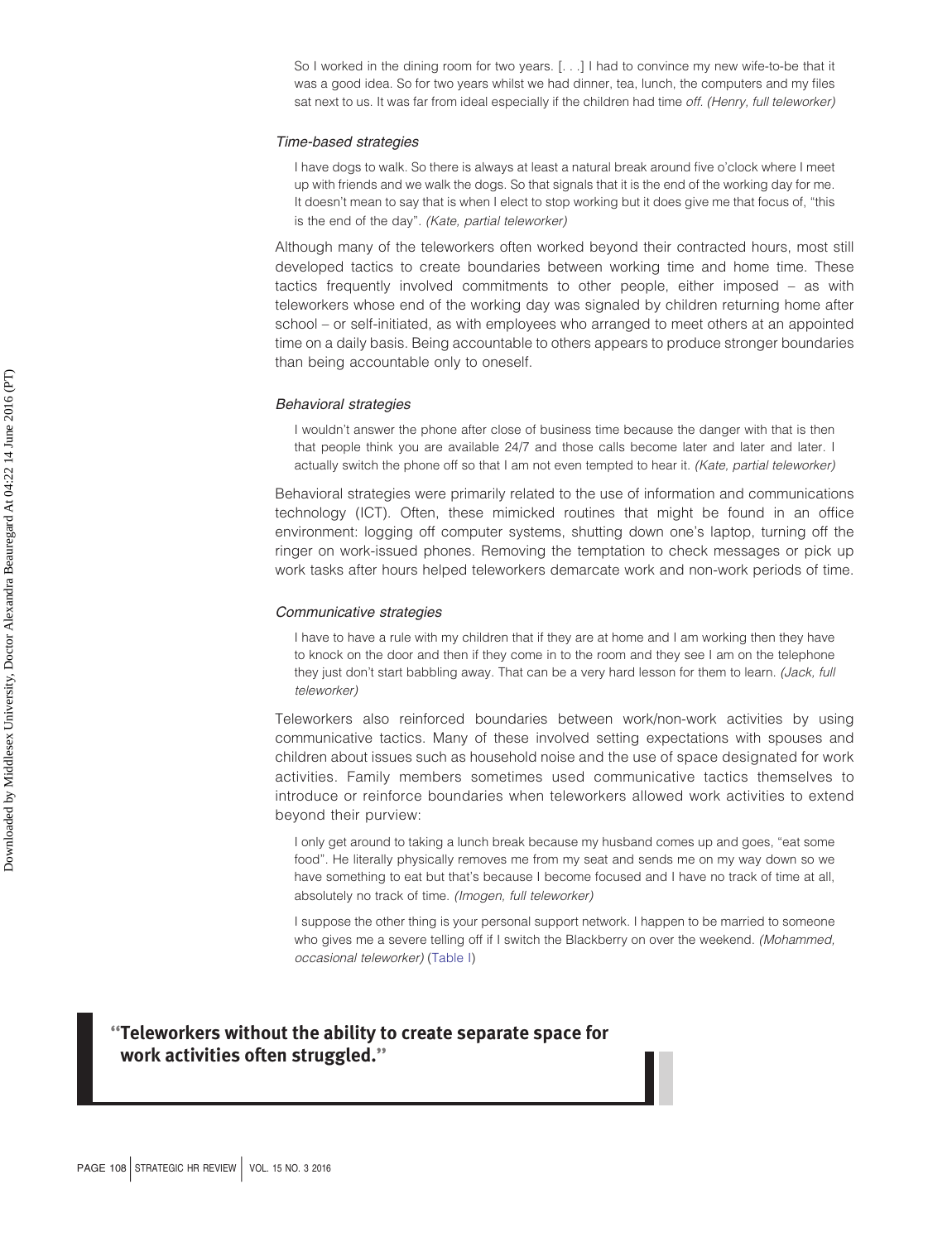#### <span id="page-5-0"></span>**Table I** Effective boundary management strategies

| Work/home boundary management<br>strategies | Examples of tactics                                                                                                                                                                                                                           |
|---------------------------------------------|-----------------------------------------------------------------------------------------------------------------------------------------------------------------------------------------------------------------------------------------------|
| Physical                                    | Dedicated work space in separate room<br>Closing door between work space and living space<br>Separate computers and/or phones for work and<br>personal use                                                                                    |
| Time-based                                  | Finishing work when children return home from<br>school<br>Walking dogs at the same time every day<br>Making appointments to meet friends at end of day                                                                                       |
| Behavioral                                  | Shutting down computer<br>Turning off phone<br>Not entering work space during non-work time                                                                                                                                                   |
| Communicative                               | Setting expectations with family members regarding<br>interruptions during working time<br>Setting expectations with colleagues or clients<br>regarding contactability after working hours<br>Family members enforcing limits on working time |
|                                             |                                                                                                                                                                                                                                               |

#### How do teleworkers' preferences for integration or segmentation of work and home activities influence their boundary management strategies?

Although teleworkers often experience blurred boundaries due to the elimination of physical demarcations between home and work, findings from these interviews suggest that effective teleworkers may develop strategies that align their enacted boundaries to their preferences for integration or segmentation:

I just prefer that way of working [segmentation]. So if I am enjoying myself in my private life I don't want work to encroach on that but similarly if I am concentrating on work I don't want to be taken away from that. That is just how I am. Some people don't like flitting. I like boundaries. *(Rachael, partial teleworker)*

I am a butterfly. I go backwards and forwards. I quite like that actually, switch on, switch off. *(Charlie, occasional teleworker)*

Perceived levels of job-related autonomy and schedule control helped teleworkers align their enacted boundaries to their preferences. Teleworkers reporting greater autonomy and control over their work agenda were better able to implement integration or segmentation strategies to match their boundary management preferences:

I liked the quiet of working from home and the fact that it was easier to plan your day out. [. . .] [I]f you'd got to a point of well I've had enough for now, I really do need to take a break, you could take that break but still come back and get your work done. *(Kate, partial teleworker)*

To a certain extent it could still be if I chose, maybe, to have a long lunch hour on a Friday afternoon and then do some work on a Saturday morning but it would be my choice. *(Grace, partial teleworker)*

These findings support the idea that individual differences are a core determinant of boundary management styles. Recognition of individual differences is important because research by [Kreiner \(2006\)](#page-7-1) demonstrates that higher congruence between boundary preference and ability to enact that preference can lead to better outcomes for employees, including reduced work-life conflict and stress, and higher job satisfaction. The organization in the present study did not have a long-hours culture, and teleworkers were generally able to enact their preferred boundary management style. In organizations where after-hours communications, early meetings and weekend working are the norm, employees preferring segmentation will have difficulty establishing and maintaining boundaries between work and personal time. Any ensuing misalignment can produce negative psychological and attitudinal outcomes for these individuals and ultimately for their employer.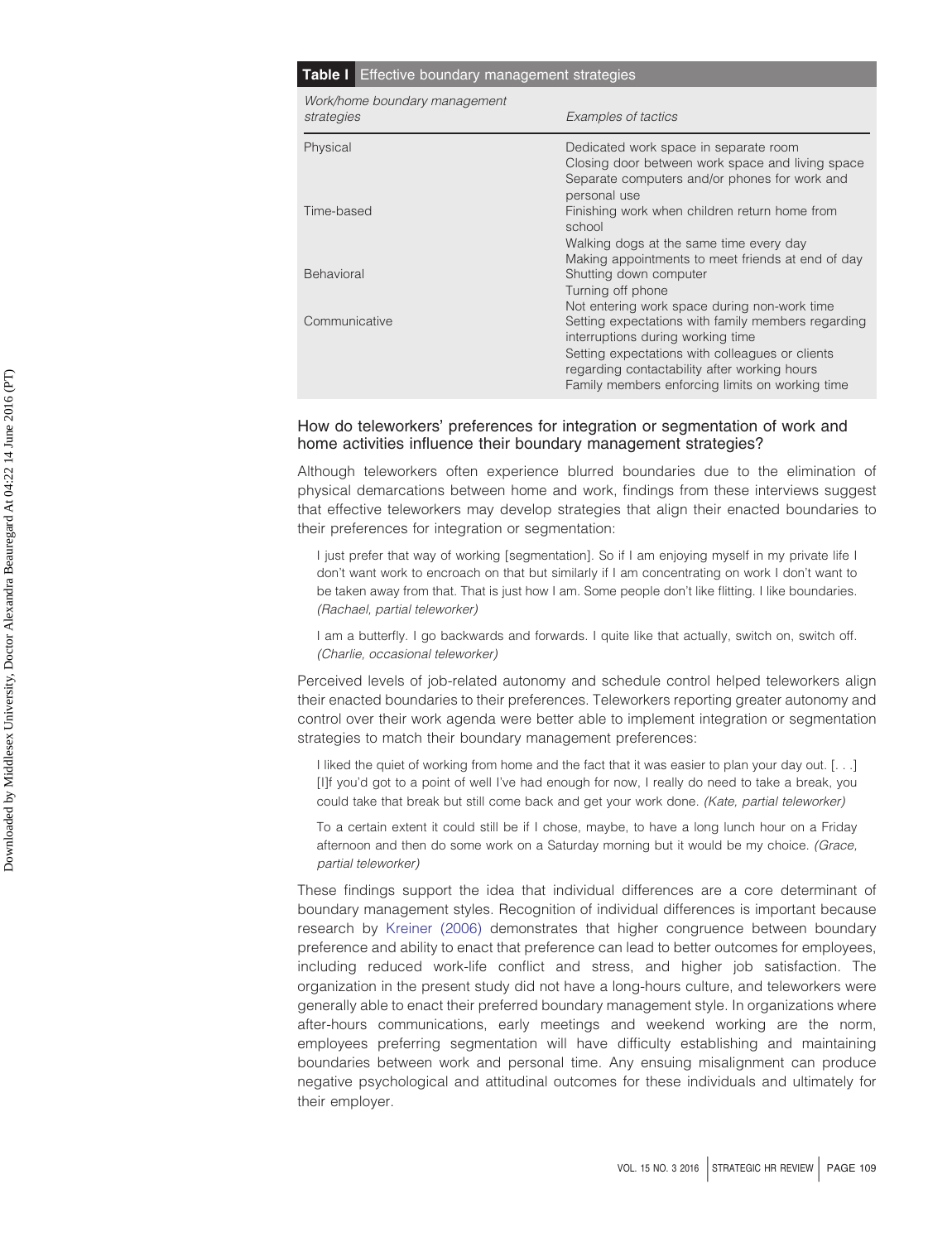**''This paper highlights the important effect of boundary management strategies on teleworking experiences by demonstrating how boundary management tactics can reduce the permeability of work/home boundaries.''**

#### Implications for HR

This paper highlights the important effect of boundary management strategies on teleworking experiences by demonstrating how boundary management tactics can reduce the permeability of work/home boundaries. Whereas popular jokes about working in one's pyjamas suggest that teleworkers' personal lives frequently interrupt working time, research consistently demonstrates that the danger lies in work activities spilling over into home time. What can HR do to better prepare employees to work from home?:

- 1. Proactive assessment of employee preferences for boundary permeability and the demands and resources associated with their work and home environments can flag potential problems prior to entering a telework arrangement:
	- HR can then design interventions such as training for effective telework, using the boundary management tactics identified in the present study as suggested strategies for new teleworkers, or implement a trial period during which new teleworkers are coached through their new working arrangement.
- 2. The strategies identified in this paper can be used prescriptively by HR to assist teleworkers who are struggling to establish comfortable boundaries:
	- These strategies can provide teleworkers with tangible ideas to regulate the interaction between home and work.
- 3. Building autonomy into teleworkers' jobs, along with greater control over their work schedules, will empower employees to create and maintain boundaries that fit their personal preferences for integration or segmentation of work and home activities:
	- **E** Given the increased job satisfaction and well-being associated with alignment between boundary preferences and boundary enactment, a "good fit" scenario will help organizations reap the full benefits that telework can bring to staff retention and productivity rates.

#### **Conclusion**

Successful teleworking has established effects on retention and productivity [\(Harker Martin](#page-6-1) [and MacDonnell, 2012\)](#page-6-1), yielding measurable benefits for the bottom line. As ICT continues to develop, the prevalence of telework will only grow. By applying a boundary management framework to the practice of teleworking, this research identifies ways in which HR can better prepare employees to participate in this form of flexible working and thus better reap the benefits of a diverse and agile workforce.

#### References

<span id="page-6-0"></span>Beauregard, T.A., Basile, K.A. and Canonico, E. (2013), "Home is where the work is: a new study of homeworking in Acas – and beyond", Acas Research Paper Ref. 10/13, Acas, London.

<span id="page-6-2"></span>Clark, S.C. (2000), "Work/family border theory: a new theory of work/family balance", *[Human Relations](http://www.emeraldinsight.com/action/showLinks?crossref=10.1177%2F0018726700536001&isi=000089347100001)*, Vol. 53 No. 6, pp. 747-770.

<span id="page-6-1"></span>Harker Martin, B. and MacDonnell, R. (2012), "Is telework effective for organizations? A meta-analysis of empirical research on perceptions of telework and organizational outcomes", *[Management](http://www.emeraldinsight.com/action/showLinks?system=10.1108%2F01409171211238820) [Research Review](http://www.emeraldinsight.com/action/showLinks?system=10.1108%2F01409171211238820)*, Vol. 35 No. 7, pp. 602-616.